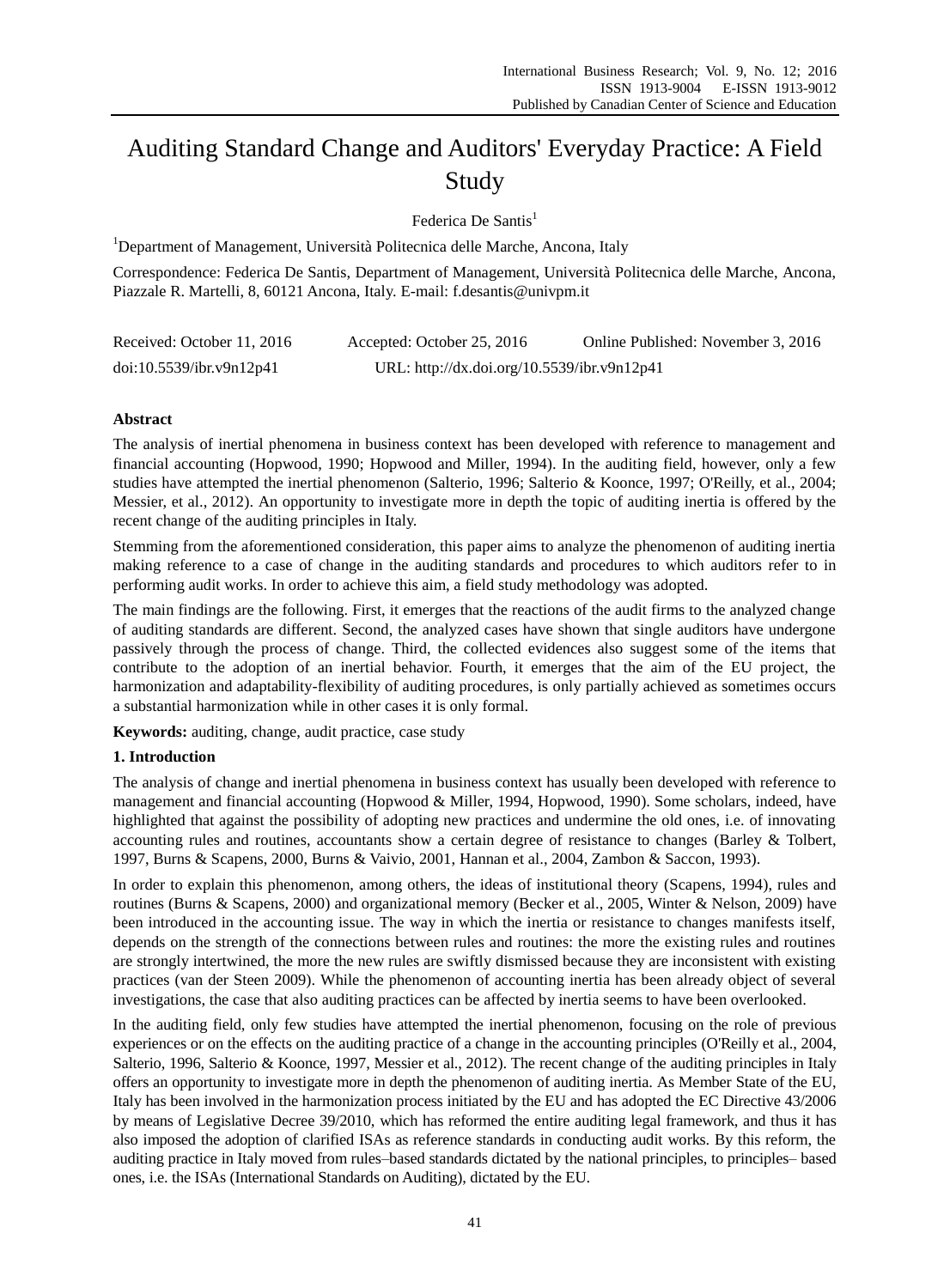Stemming from the aforementioned consideration, this paper aims to analyze the relationship between auditing standards" change and auditors" everyday life, i.e. if and how auditors" behavior changes in dependence of a change in the auditing standards. Previous literature on the same topic suggests that the auditing standards system represents not just a set of techniques through which auditors conduct audit works, but rather it constitutes a set of organizational routines which legitimates auditors" behavior (Power, 2003). Thus, it becomes of interest to analyze if, how and why the auditing process changes, i.e. if an inertial or innovation-oriented behavior is adopted. In order to achieve this aim, a multiple case study methodology has been applied and the partners and the senior managers of some of the "Big 4" and "non Big 4" audit firms have been interviewed.

This paper is structured as follows. After a brief overview of the Italian audit environment, section three gives a brief review of the prior knowledge of the basic elements of the study, while section four gives a description and in-depth analysis of the collected empirical material. In the central part, an attempt will be made to understand the case findings and to develop the theoretical arguments of the study. Finally, some valuable insights are extracted and systematized in order to draw some conclusions and to propose future research opportunities.

#### **2. Auditing Change and Auditing Standards: The State of the Art**

In the auditing literature, the phenomenon of change seems to be poorly investigated even though auditing is an object of study since decades. In fact, researchers have focused mainly on the effects produced on the audit opinion by changes in the accounting standards applied by the audited companies (see, among others, Salterio  $\&$ Koonce, 1997; Messier et al., 2012; O"Reilly et al., 2004).

This study starts from the assumption that auditing standards" system represents not just a series of techniques through which auditors may conduct their work, but also a set of preferences and organizational routines that legitimize auditors" behavior (Power, 2003). Pentland (1993) argues that auditing is a ritualistic and collective activity that brings order in a non-interpreted world and requires ritual procedures in order to produce trust in financial markets. Auditors, in fact, judge and attest the validity of corporate financial statements, which are stylized interpretations of a corporation"s health. Accountants construct these interpretations, but auditors reassure stakeholders that they are trustworthy. According to this perspective, the legitimacy of audit rituals derives also from the distinction between the auditor and the client because of the assumption that the management acts opportunistically in disclosing corporate information, while professional auditors can be trusted in performing the steps of the audit ritual. In this respect, it is interesting the metaphor made by Pentland (1993) and Power (2003), according to which auditors act as ritual priests that transform the client"s inherently untrustworthy explanations into inherently trustworthy ones. In such a context, therefore, the adoption of any change in ritual procedures depends on the legitimacy that auditors give to the new methodology (i.e. to the new ritual).

Regarding the role of "organizational memory" in auditors" everyday practice, Fisher (1996) has observed that auditors tend to rely heavily on past experiences as a guide in planning current audits. His study, indeed, has shown that auditors are reluctant to place reliance in new audit technologies and that they continue to rely on traditional sources of audit evidence even though they are also physically using new audit technologies. Basing on the studies conducted by Berger and Luckman (1966), Fisher (1996) articulates the audit process in three main phases. The externalization phase, in which auditing practitioners take actions when they plan the nature and the extent of procedures to be performed in a particular client situation, and then they execute those procedures and issue their audit report. During the second phase, named objectivation, auditors rely strongly on objectified knowledge (i.e. what they did the last year), so that the type and level of work that has been performed may come to be taken for granted and its appropriateness is not even questioned. Finally, auditors internalize the planned and executed level of audit work as knowledge of how to conduct an audit. This institutionalized knowledge can serve as a valuable guide to the auditor in carrying out his work; however, it may also severely constrain the auditor's ability to assimilate new sources of audit evidence. It seems to emerge, therefore, that the mere adoption of a new technology is not sufficient to ensure the achievement of purposed benefits (i.e. enhanced audit efficiencies). Rather, it appears that the efficiencies of the new approach could not be realized until practitioners accept that it provides sufficient evidence. In other words, the process of technical change requires that a new technology must be "real-ized" (i.e. made real) and thus legitimated by the actions of auditors (Fisher, 1996). Without this legitimation, states Power (2003), it is possible to find two audits, one dealing with compliance with the traditional structured approach, and the other only formally conducted and supported by new technologies. In this respect, it emerges that official guidance issued by standard setters plays a little role in auditors" everyday practice and that there is a gap between the official view of the audit process and what actually happens in the everyday audit practice (Humphrey & Moizer, 1990).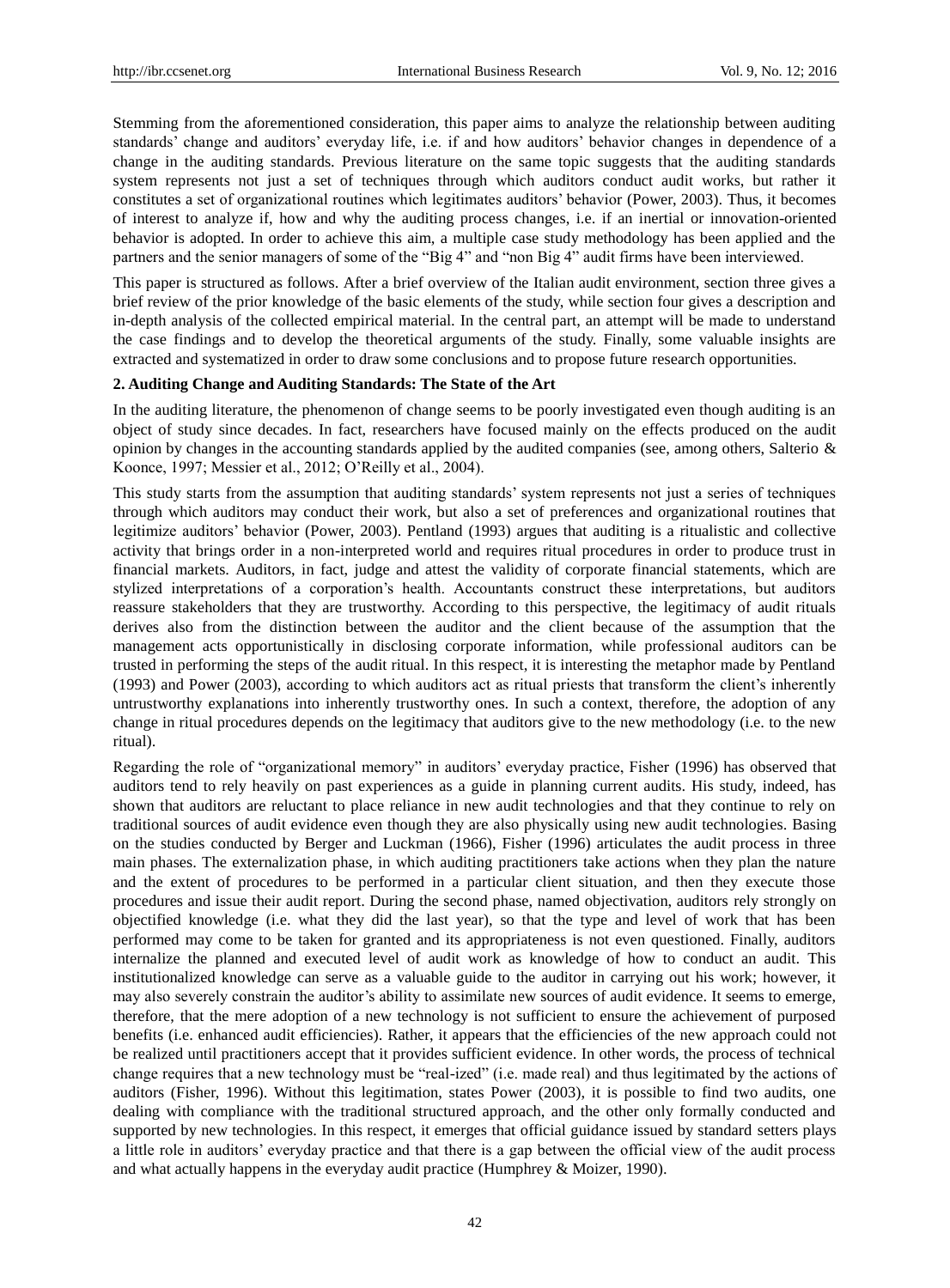Summarizing, in the auditing field, because the legitimization of new practices is a complex process and there is a gap between the official and the real auditing practice, it becomes of interest to analyze how new auditing standards affect auditors" everyday activity, i.e. if a phenomenon of innovation/inertia occurs.

Newton"s first law of motion states: "when viewed in an inertial reference frame, an object either is at rest or moves at a constant velocity, unless acted upon by an external force". In this study, we consider the auditing organizations, rules and routines as "the object" and the dictated change in the auditing principles as "the external force". Therefore, in order to understand the phenomenon of auditing inertia, it is important to focus also on this last element. Specifically, it is relevant to remember the differences between rules-based standards and principles-based standards and to explore how a change from the former to the latter has been defined and implemented in Europe, in general, and in Italy, in particular.

### **3. An Overview on the Audit Profession and on the Auditing Standard Setting Process in Italy**

Knechel (2013) defines auditing as a profession awash in standards, which dictate how auditors should structure and perform their work and evolve depending on the changes in regulations as well as on the relative influence of the affected interested groups (Ye & Simunic, 2013). According to Jeppesen (2010), the general purpose of a standard is to limit or to direct the behavior of those who must comply with it, and this implies that the standard setting process inevitably has political implications. Adopting an actor network perspective, the author states that the standard setting process primarily aims to create social order by eliminating or limiting freedom of behavior. Because of this, any attempt to create a specific form of social order has to face an immanent resistance from those who give up their autonomy without getting an adequate degree of influence on the standards that affect their behavior.

In the Italian context, the first attempt to create a form of social order by means of a set of auditing standards was in 1981, when the National Council of Certified Public Accountants has released 18 auditing standards structured according to a rules-based approach. Each standard, indeed, provided technical procedures and operational methodologies that auditors must follow in order to audit the single financial statement items. These structured auditing standards have remained into force until 2002, when the Consob (the national oversight body of the Stock Exchange) has charged the National Council of Certified Public Accountants with starting a process of revision of the auditing standards in order to align them to the ISAs issued by the IAASB (i.e. the pre-clarified ISAs). Italian auditors, therefore, have experienced a radical change in the audit approach they must follow in performing audit works because ISAs were developed according to a principles-based approach, without any reference to technical rules or mandatory audit procedures referred to the single financial statement items.

In recent years, the European Commission (EC) has given answer to the need for a substantive harmonization in auditing practices and for a high quality of audit works within the European Union (EU) by means of the Directive 2006/43/CE, under which the EC has imposed the adoption of the ISAs for the European auditors. Moreover, in 2009 the IAASB has concluded the so-called Clarity Project, which aimed to revise and redraft the ISAs in order to improve their clarity and understandability, as well as to help the harmonization of auditing practices within the EU (Dennis, 2010). The EC, however, has not yet concluded the adoption process of clarified ISAs, so they do not have any legal imperativeness for European auditors. In response to the EC directive, the Italian legislator has issued the Legislative Decree 39/2010, which has reformed the entire legal framework. One of the most relevant interventions on this topic is represented by the provision according to which clarified ISAs must constitute the reference standards for every audit work. Specifically, the Decree impose the transition to a new set of auditing standards.

At the end of the Decree, however, the Italian regulatory body has set a batch of transitory rules according to which clarified ISAs do not have mandatory effectiveness for national auditors until the EC will not complete the process of adoption of the new auditing standards. Currently, therefore, Italian auditors must comply only with pre–clarified ISAs and only have the opportunity to apply the clarified ones, when their use increases the effectiveness and the quality of audit. Some professionals, however, have stated that, in conducting their works, auditors must comply also with the first set of auditing standards issued by the national Commission between 1975 and 1981, i.e. those developed according to a rules-based approach. In their opinion, in fact, the analytical procedures imposed by the first set of national standards constitute a significant practical reference for the profession and enable auditors to carry out their work with professional diligence.

Thus, it becomes of interest to analyze the differences between rules-based and principles-based standards, as some nations have experienced the transition from rules to principles or vice-versa because of the ongoing harmonization process of auditing practices promoted by the EC.

In general, the rules–based approach occurs when the standards impose technical rules and analytical procedures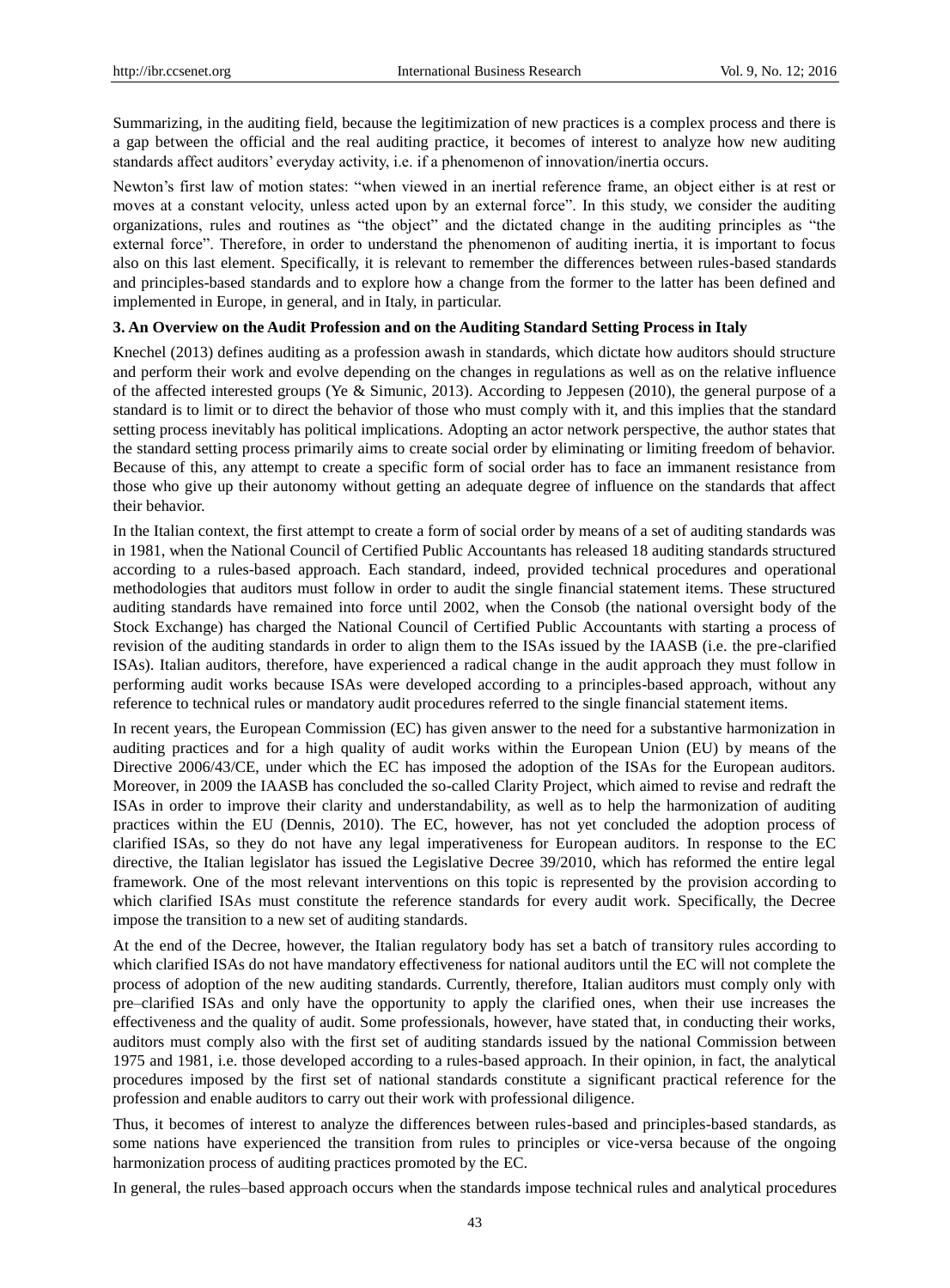that auditors must follow in performing audit works while a principles–based approach constitutes an approach where the standards propose only a "framework" without any reference to mandatory audit procedures that, therefore, can be defined by each user according to the framework.

Knechel (2013) observes that both rules-based and principles-based standards share the same goal, i.e. to guide auditors in providing reasonable assurance for the fair presentation of the financial report, in accordance with applicable reporting standards. Nonetheless, the two approaches affect differently the auditing practice and, according to the study conducted by Jeppesen (2010), they meet different degrees of resistance by the recipients of the standard setting process. If auditing standards have to create homogeneous auditing practices, states Jeppesen, they must become what Latour (1987) defines as "immutable mobiles", i.e. objects that allow instructions to be spread from the center (the standard setter) to the periphery (the single auditor) without being altered throughout the process.

Starting from this perspective, therefore, the adoption of a rules-based approach or of a principles-based one in the auditing standards setting has a significant impact on the auditing practices as well as on the way in which auditors react to a new auditing standards system. In fact, some scholars state that the adoption of one of the two considered approaches implies not only the presence of formal differences between auditing standards, but also the definition of two completely different audit styles (Dirsmith & McAllister, 1982). Specifically, Dirsmith and Haskins (1991) make a distinction between a highly structured audit approach, named mechanistic, and a so-called organic audit approach that leaves more room for the exercise of auditor"s professional judgement.

The mechanistic approach is based on standards that not only provide mandatory audit procedures, but also impose the way in which the auditor must conduct these procedures (Burns & Fogarty, 2010). On the one hand, such an approach facilitates the homogenization of auditing practices, because the standards are based on a high level of "hard" and non-interpretable knowledge, thus they are less exposed to distortion when auditors must apply them in conducting their work. Moreover, the adoption of a mechanistic audit approach facilitates the legitimacy and the control of audit works, because it idealizes the audit process as a logical series of steps and models the audit process as a system of rules. On the other, however, these pre-determined representations of the audit process can never really inform the auditor what to do or substitute the auditor"s professional judgement (Francis, 1994). Finally, according to the analysis conducted by Jeppesen (2010), rules-based standards attract more resistance from the groups who must comply with them, just because rules cannot be interpreted and thus they leave scarce room for the exercise of auditor"s professional judgement.

Principles-based standards and the organic audit approach, instead, emphasize the exercise of auditor's professional judgement in defining the more suitable auditing procedures related to the specific circumstances (Ojo, 2010). Standards developed according to this approach allow a certain degree of interpretation and thus they attract less resistance from the auditors who must comply with them because critics can interpret the standards according to their own preferences (Jeppesen, 2010). Principles-based standards, moreover, are broadly applicable and do not need constant modifications or additions; however, they do not create homogeneity in auditing practices and this implies a less comparability of the audit outcomes and a greater uncertainty with reference to the audit quality level. Finally, with principles-based standards, the inspection of audit works may become more difficult and dependent on subjective judgements (Burns & Fogarty, 2010). In all, moving from a principles-based auditing standards system to a rules-based one or vice-versa should lead to a change (i.e. an innovation) in the auditors' everyday activity.

Summarizing, as Italy has recently experienced a change in the auditing standards system, it represents an interesting context in which observe if and how a phenomenon of auditing innovation or, on the contrary, of auditing inertia has occurred.

In comparison to the extant literature, this study sheds light on the phenomenon of auditing inertia which is far less investigated then the accounting inertia one (Hopwood, 1990; Hopwood & Miller, 1994). Moreover, this investigation does not analyze the effects of a change in the accounting standards on the audit profession (Messier, et al., 2012) but it is more centered in the "audit world" as it focuses on the relationship between auditing principles and auditors" activity. Finally, this study deepens the analysis conducted by Jeppesen (2010), because it has been adopted a perspective of analysis that is downstream in the auditing standard setting process. While Jeppesen has observed the way in which standard setters can face the immanent resistance showed by the recipients of the auditing standards, this investigation aims to analyze if and how this resistance manifests itself as well as which are the underlying causes of auditors" inertial or proactive behavior.

#### **4. Design of the Study**

Understanding the phenomenon of auditing inertia requires focusing on the practice of auditing, i.e. on what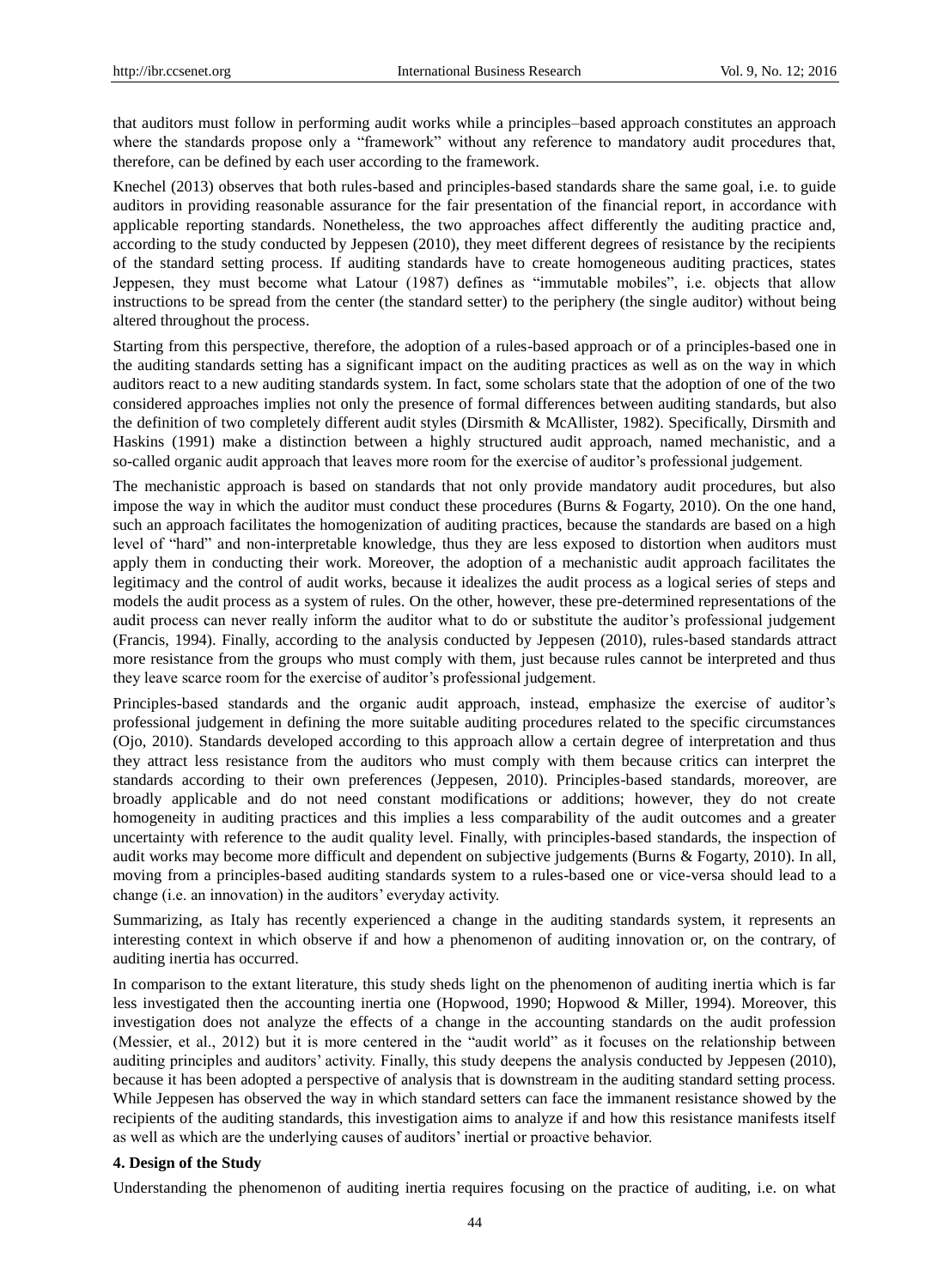auditors do in practice. More in depth, the underlying question of this paper is: have the auditors been proactive or inert against the opportunity offered by the new legislative framework of adopting clarified ISAs?

Despite concerns that case studies of specific situations do not afford results that may be regarded as generally applicable or generalizable, according to Yin (2003) the case study is an appropriate choice of method when the research area is explorative in nature. The case study method has been selected for this investigation because of its potential to provide a richer, more detailed understanding of specific phenomena (Eisenhardt, 1989; Yin, 2003), such as audit practices, which seem to be still under-investigated, at least from a field-study perspective (Power, 2003; Arena, et al., 2006; Humphrey, 2008). It could be argued that, in studying organizational change, it would be more appropriate to carry out a longitudinal study. However, some scholars argue that multiple cases enable comparisons that clarify whether an emergent finding is simply idiosyncratic to a single case or it is consistently replicated in several cases (Eisenhardt, 1989; Eisenhardt & Graebner, 2007), i.e. multiple cases allow observing companies in different possibilities of change (Greenwood & Hinings, 1988; Laughlin, 1991). Thus, this study is based on explorative case studies of six auditing companies.

The choice to focus this research on the Italian context is due to the following reasons. First, because of the opportunity offered by the EU directive and the national decree 39/2010. Second, the Italian context has been chosen as the author is Italians and thus she was able to develop good relationships with the interviewees. Third, the Italian accounting practice has been already object of investigations dedicated to the issues of change, innovation and inertia (Zambon & Saccon, 1993; Caccia & Steccolini, 2006; Paglietti, 2009).

Limited resources meant that the study could not cover all Italian auditing firms. Moreover, not all the contacted companies were willing to take part in the research. Finally, as this study is not based on a quantitative approach but on a qualitative one, it is not necessary to have a statistically relevant number of cases but, instead, to have cases that highlight differences. Thus, cases have been selected because of their suitability for the phenomenon under investigation (Eisenhardt & Graebner, 2007). The author had the opportunity to investigate three of the "Big 4", 2 national auditing firms which belong to an international audit network as an independent member and a small local audit firm. The investigated companies are the only ones that accepted to be part of the research project.

Table 1. Case study organizations listed under a pseudonym, in order to guarantee their anonymity

| Alpha   | International auditing firm. Auditors of listed and unlisted companies and of SMEs                                  |
|---------|---------------------------------------------------------------------------------------------------------------------|
| Beta    | International auditing firm. Auditors of listed and unlisted companies and of SMEs                                  |
| Gamma   | International auditing firm. Auditors of listed and unlisted companies and of SMEs                                  |
| Delta   | National audit firm, belonging to an international audit network. Auditors mainly of<br>unlisted companies and SMEs |
| Epsilon | National audit firm, belonging to an international audit network. Auditors mainly of<br>unlisted companies and SMEs |
| Zeta    | Local auditing firm. Auditor of SMEs                                                                                |

Although it may be objected that the study covers a very limited number of audit firms, it must be taken into account that the Italian audit market is highly concentrated (Note 1) (Cameran & Scimeca, 2016). The analyzed firms, therefore, allow a coverage higher than 80% of the entire audit market in Italy.

The main data-gathering technique was semi-structured interviews because the aim of the analysis was to reach a deep understanding of the phenomenon under research (Carrington & Catasus, 2007; van der Steen, 2009; MARC, 2010) and to compare the behavior assumed by auditors up against the opportunity of adopt clarified ISAs even though they still have no legal imperativeness. Each interview was designed to develop around two topics: organizational impact of the auditing standards" change (i.e. did they change something in the organization? Did they carry out specific training sessions? Did they change the relationship with the headquarters, in case of multinational companies? Etc.) and professional impact of the auditing standards' change (i.e. what did it change in your daily activity? What do you want/would like to change in your internal procedures? Etc.). Interviews were conducted during fall 2013-spring 2014 and lasted from one to two hours and were all tape-recorded and then transcribed for analysis. In each firm, two to three interviews were carried out with the partners and/or senior managers of the firm.

The analysis of the evidence was carried out in three phases. First, preliminary documentation of each case was used to priori identify the companies' pattern of change (see Table 1). Once data collection was completed, the research team analyzed all the evidence of each organization, in order to investigate whether they matched the theoretical model developed in section two, and produced an individual case report. In order to overcome bias, analysis was carried out through analyst triangulation (Patton, 1990; Yin, 2003). Two members of the research team, always different from those who carried out the interviews, analyzed the data. Finally, all the individual case reports were discussed, following a theoretical replication design (Yin, 2003).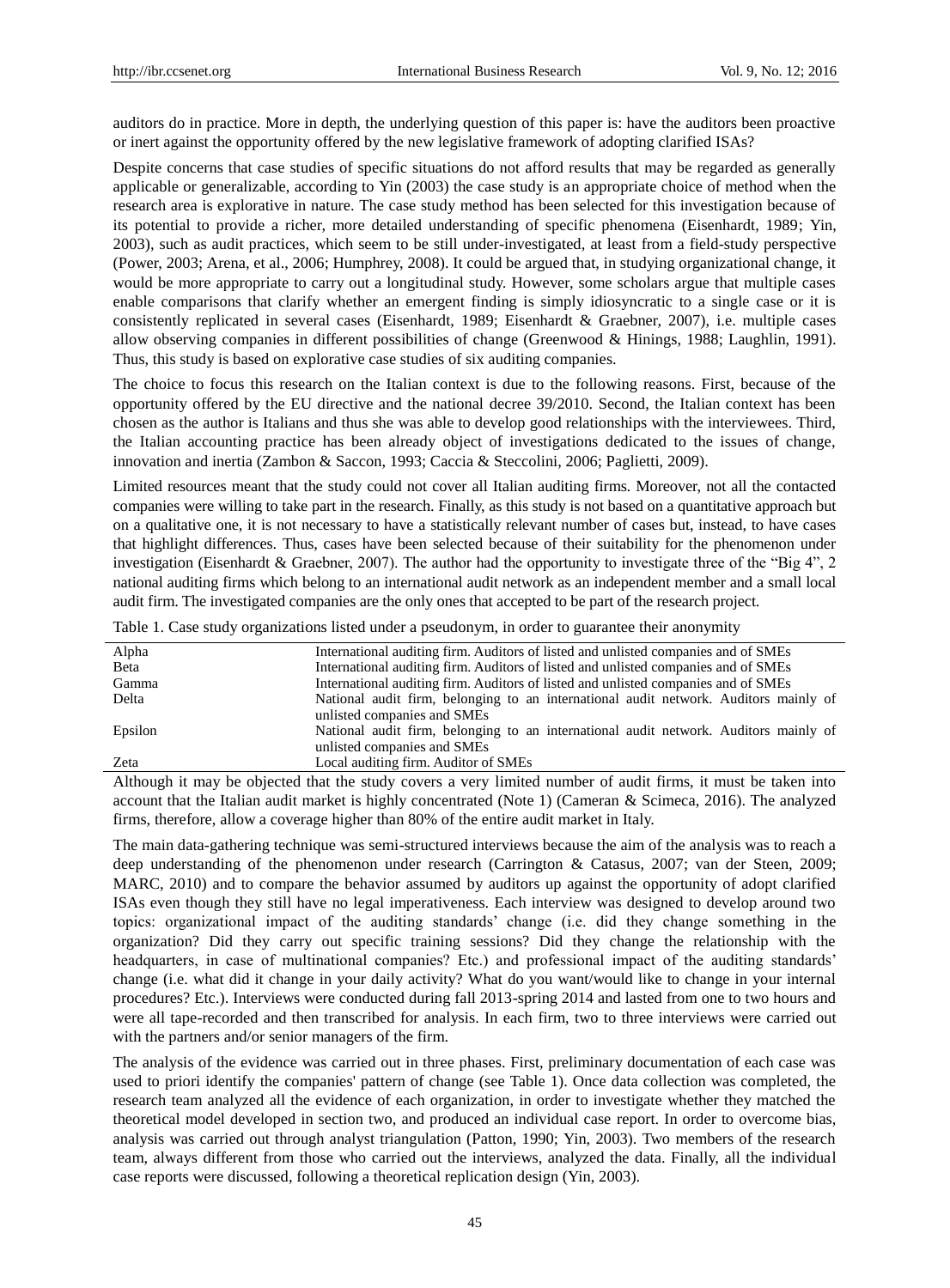## **5. The Case Study**

The interviews were designed around two main topics. The first issue has concerned the organizational impact of the transition to the new set of auditing standards. Specifically, respondents were asked if this change has determined the need for specific training sessions in order to reach a deeper understanding of the new auditing standards system and, for multinational companies, how the change has influenced their relationship with the headquarters. The second main topic addressed with the interviewees has concerned the professional impact of the auditing standards change. In other words, respondents were asked whether the adoption of ISAs has determined any change in their everyday professional practice. The analysis revealed that the audit firms involved in the study have faced the auditing standards" change in a rather different manner, partially due to their different organizational complexity.

# *5.1 The Organizational Impact*

The first matter worth of notice is that almost all respondents have stated that the change in the auditing standards" system has determined the need to revise the overall audit approach. In this respect, one of the senior manager of Alpha affirmed.

*«With the first adoption of ISAs in Italy in 2002 (ISA pre-clarified) there has been a real change in the audit approach. The focus of the analysis, indeed, has shifted from the single financial statement items to a more risk-based approach. Auditor is required to value more the riskiness of financial statement as a whole, than the accuracy of the balance sheet accounts, considering also the needs of both shareholders and stakeholders. Shareholders and stakeholders, indeed, are more interested in firms' risk profile, within which they are directly involved, also with their own financial resources» (a senior manager of Alpha).*

A senior manager of Beta and one of Gamma have expressed the same opinion, stating, respectively:

*«Actually, the real change in the overall audit approach has happened more than ten years ago, with the first adoption of ISA, in their pre-clarified version. In 2002 indeed we shift from a set of auditing standards which imposed a batch of check lists in order to audit each single financial statement item, to a set of auditing standards according to which the audit engagement must be conducted following an overall audit strategy. The real innovation, therefore, was represented by the central role assumed by the auditor's professional judgement in evaluating several aspects of the client firm (i.e. the internal control system, the control environment etc.) in order to define a suitable audit strategy and to develop an audit plan» (a senior manager of Beta).*

*«The most relevant and, at the same time, the most complex activity within an audit engagement is the preliminary evaluation of client's level of risk» (a senior manager of Gamma).*

Differences emerge, instead, when considering one of the national audit firm, which is generally charged with the audit of unlisted companies and SMEs. One respondent from Epsilon, indeed, has stated:

*«With the introduction of ISAs, there has been definitely a greater attention to analyze the internal control procedures of the client firm and its risk profile, but this tendency depends much on the type of audited firm. Risk analysis is highly effective when the audited firm is a big company, while the audit of SMEs should be focused more on substantive analyses» (a partner of Epsilon).*

This might suggest that a change in the set of auditing standards has a different impact on the overall approach of each audit firm depending on the fact that we are considering a multinational or a local audit firm. Moreover, the audit approach seems to vary depending on the type of client firm. In fact, multinational audit firms (Alpha, Beta and Gamma) have experienced a relevant change in the audit approach, and they have shifted from the audit of the single financial statement items to the analysis of the client"s risk profile in order to define a suitable audit strategy according to the auditor's professional judgement. The national audit firm, instead, has formally recognized the change determined by the adoption of ISAs, but this has not implied a change in its audit approach due to the type of audited firms, which are mainly SMEs and thus they require an audit approach that is more focused on balance sheet accounts than on risk assessment.

Another significant difference emerges with reference to the way in which companies have faced this change in the audit approach. In other words, it emerges that firms react differently to the same "external force". All respondents, except those from Zeta (the small local audit firm), have pointed out that, as a consequence of the transition to ISAs, it has emerged the need for specific training sessions in order to improve auditors" understanding of the new auditing standards system.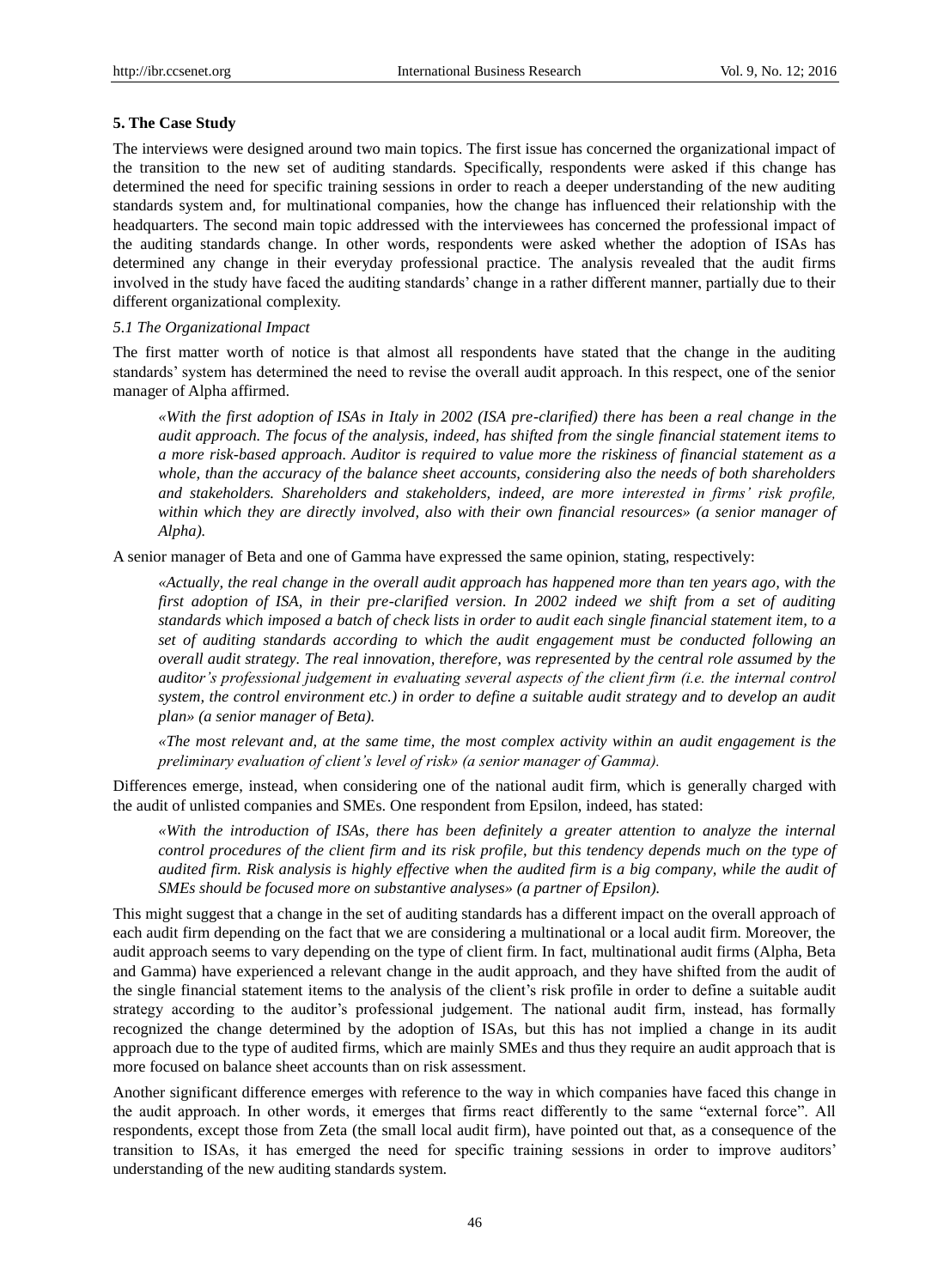*«We attended a specific training session about the new auditing standards, especially because inspections on audit work, both internal and external (i.e. conducted by the headquarters or by Consob), are focused on the auditors' degree of understanding and awareness about the applicable auditing standards, rather than on the adequacy of auditing procedures» (a senior manager of Alpha).*

*«A proper education is the real center of the audit profession. When ISAs (the pre-clarified and the clarified ones) were introduced in Italy, our firm has imposed a specific education course with two different objectives. On the one hand, it aimed to improve our understanding of the new set of auditing standards and, specifically, of the changes linked to the adoption of the new standards system. On the other, moreover, the course aimed at identifying the new audit procedures that we must apply in conducting audit engagements. In fact, in order to comply with the international policy imposed by the headquarter, we must have a deep understanding of the auditing standards on which our audit procedures are based» (a senior manager of Beta).*

The partners of the national audit firms, which however belong to an international audit network (i.e. Delta and Epsilon), expressed the same opinion:

*«We started to attend education courses since the introduction of ISAs in Italy. Our company, indeed, was involved in the team charged with the translation of the guidelines issued by the IFAC for the application of clarified ISAs in the audit of SMEs. Moreover, a specific internal education course was started by the international network to which we belong» (a partner of Delta).*

*«The research unit of our company is responsible for the adoption and the diffusion to the staff of the information about the new auditing standards. Moreover, the inspections of the oversight body (the Consob) aim to assess the auditors' degree of awareness about the auditing standards system» (a partner of Epsilon)*

Respondents from Zeta, instead, affirmed:

*«We didn't do anything special, just the normal courses, nothing more intense…at the end we use the same procedures as before, as they are already ISA-compliant» (a senior manager of Zeta).*

The way in which auditors perceived the change in terms of training needs is not the same. The need for a specific education course about the new set of auditing standards has concerned all the bigger audit firms, which have an international imprint (multinational audit firms and firms that belong to an international audit network), while the local audit firm has not perceived any need for a deeper understanding of the new auditing standards. Thus, while Alpha, Beta, Delta and Epsilon approached to change in a proactive way (developing their understanding through training courses), Zeta seems to adopt a sort of "passive resistance", where the organization did not try to develop a deeper understanding of the new standards or consider them as an opportunity, but has continued to use the same rules and routines as they were compatible. With reference to the parallelism with Newton"s law, it seems that Zeta has adopted an inertial behavior, keeping its position of rest or developing its activities with the same velocity.

Again, we might argue that the perception of the change and the need for specific education courses varies depending on the size of the audit firm and on its degree of internationalization. Multinational audit firms as well as those belonging to an international network have perceived the need for a specific education because of two main reasons. First, according to all respondents, a proper understanding of the current auditing standards system is essential to comply with the obligation imposed by the oversight body. Auditors' liability as well as audit quality is evaluated with reference to the degree of compliance with the applicable auditing standards. Second, the international policy imposed by the headquarters of multinational audit firms or by the network to which the audit firm belong requires that auditors have a deep understanding of the standards on which auditing procedures are based. The local audit firm, instead, is not subject to an international policy, thus it does not perceive an urgent need for a specific training about the new set of auditing standards.

Another difference has emerged also with reference to the way in which audit methodologies are defined, revised and shared within the organization. The headquarters of Alpha and Beta, as multinational audit firms, issue practical guidelines regarding audit methodologies that local offices must apply in their daily practice. One of the respondents of Alpha, indeed, has affirmed that:

*«The company's headquarter issues mandatory guidelines, which impose the overall methodology in valuing the client firms' degree of riskiness and the mandatory analytical procedures that each national office must apply in conducting its work. These guidelines are particularly binding, so that whether local*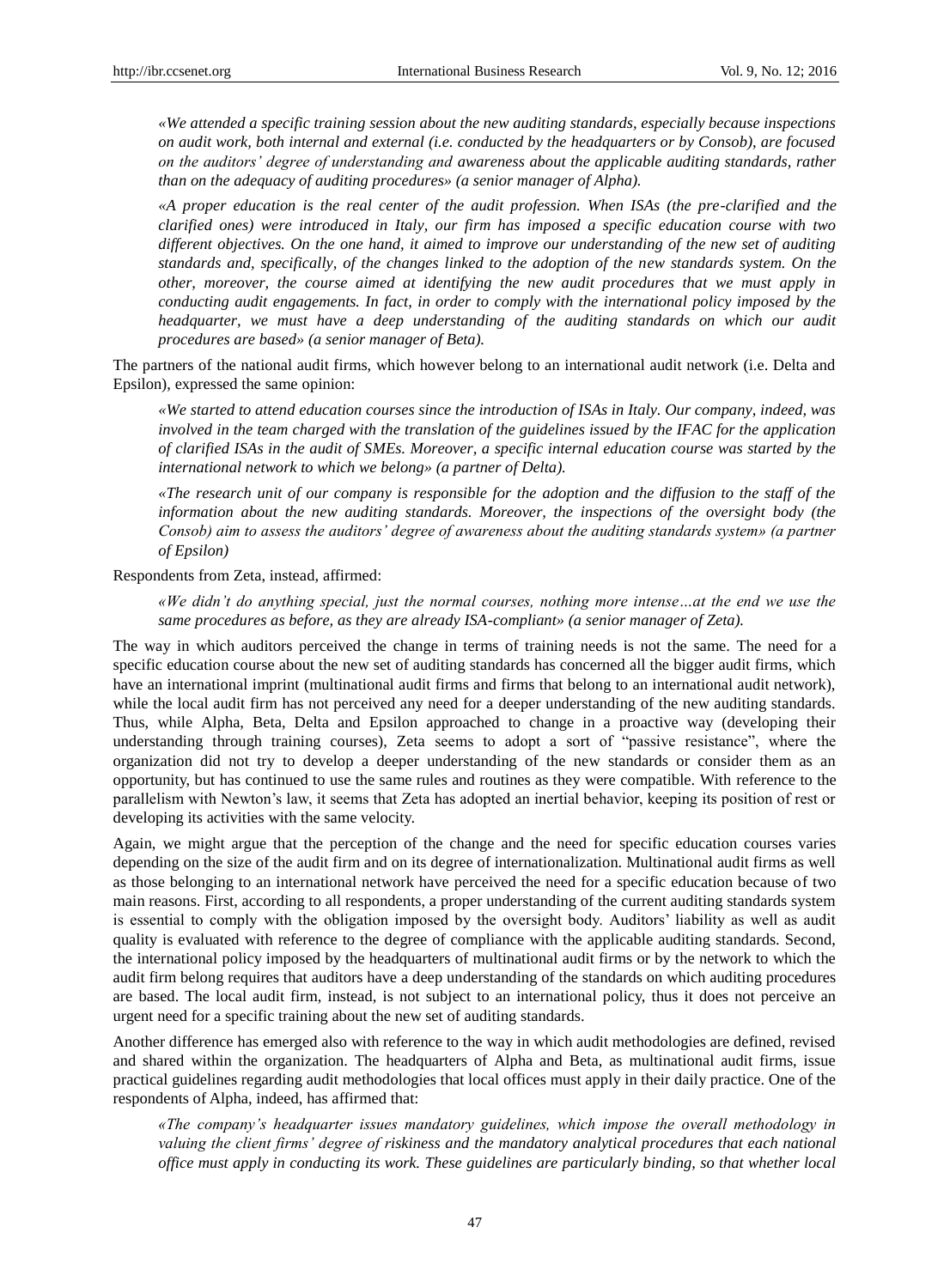*offices do not intend to apply a specific audit procedure, they must be authorized by the headquarter» (a senior manager of Alpha)*

*«Our company is an international audit network, thus we need to standardize as much as possible our auditing practices. Because of this, we conduct audit works according to the company's international policies. The audit guide issued by the headquarters imposes mandatory rules that we must follow throughout the entire audit process. Each national office, however, integrates the overall audit guide with a distinct library, which includes all the integrations prescribed by national regulation. Each rule imposed by the central office must be applied during the audit work, unless the auditor does not give a great emphasis to the circumstances because of which a specific rule cannot be applied. Anyhow, it is necessary to start a consultation process with the risk management unit of the company that must approve the non-application of a specific mandatory rule» (a senior manager of Beta).*

It emerges that Alpha adopts a strictly top-down approach where the practical rules and routines are defined by the headquarters and the local offices and the single auditors can only undergo them, without any active role; their subjectivity is thus irrelevant and auditors can just move from an inertial position to another. Although also Beta adopts a top-down approach in elaborating and sharing the audit rules and routines within the organization, the local offices are involved in this process and thus they gain an active role, while only the lower level of the organization (i.e. the single auditor) keeps its passive position.

Somewhat different, instead, is what respondents from Delta and Epsilon have said. Indeed, they have stated respectively:

*«The development of audit methodologies is mainly internal. Every three years, however, the international network carries out an inspection on our methodologies in order to ascertain their quality and their consistency with the applicable auditing standards system. However, this represents mostly a technical support and it does not impose any restriction in the choice of the audit approach» (a partner of Delta).*

*«We belong to an international audit network as an independent member. The network only provides an overall audit guide that may be applied by each audit firm belonging to the same network. The single independents units of the network, therefore, adapt this audit guide to the peculiarities of each national context and issue a specific audit guide» (a partner of Epsilon).*

In this case, the surveyed audit firms seem to have a more proactive role than multinational companies (such as Alpha and Beta) in the development of audit methodologies, as an audit innovation up against a change in the auditing standards system might be realized also within the single audit firm, not only at the central office level.

Completely different, instead, is the position of Zeta, whose respondent stated:

*«As local audit firm the development of methodologies which inform the audit works does not follow a structured approach but represents a flexible process in which the personal judgement of each auditor plays a primary role» (a senior manager of Zeta).*

Lastly, in Zeta, probably due to the lack of competences in structuring processes and to the idea that their competitive advantage relays on the fact that they can be more flexible than big companies, all the members of the organization seem to have an active role.

In summary, the size of audit firm as well as the degree of organizational coordination within the network to which the audit firm belongs seems to play, also on this topic, a primary role in influencing the way in which audit methodologies are defined and shared within the organization. Multinational companies, highly integrated under an organizational perspective and coordinated by their headquarters, seem to adopt a top-down approach in defining and sharing audit methodologies. As the respondents affirmed, the headquarters of the company elaborates and distributes a binding audit guide to the entire organization, and leaves more or less leeway in adapting and in integrating it depending on the needs arising from national peculiarities. Audit firms, which belong to an international audit network as independent members, instead, seem to adopt a different approach. In fact, each firm internally develops its own audit methodologies, while the network offers technical support and supervises the internal audit guide in order to verify its consistency with the international audit policy of the network itself. Finally, completely different seems to be the approach adopted by the small local audit firm, which follows an un-structured approach in defining audit methodologies, where the auditor's professional judgement plays a primary role. The auditor, indeed, develops and applies the most suitable audit methodologies depending on the circumstances of the single audit engagement, without following any binding audit guide.

In sum, it may be argued that the bigger the size of the audit companies and the more the headquarters or the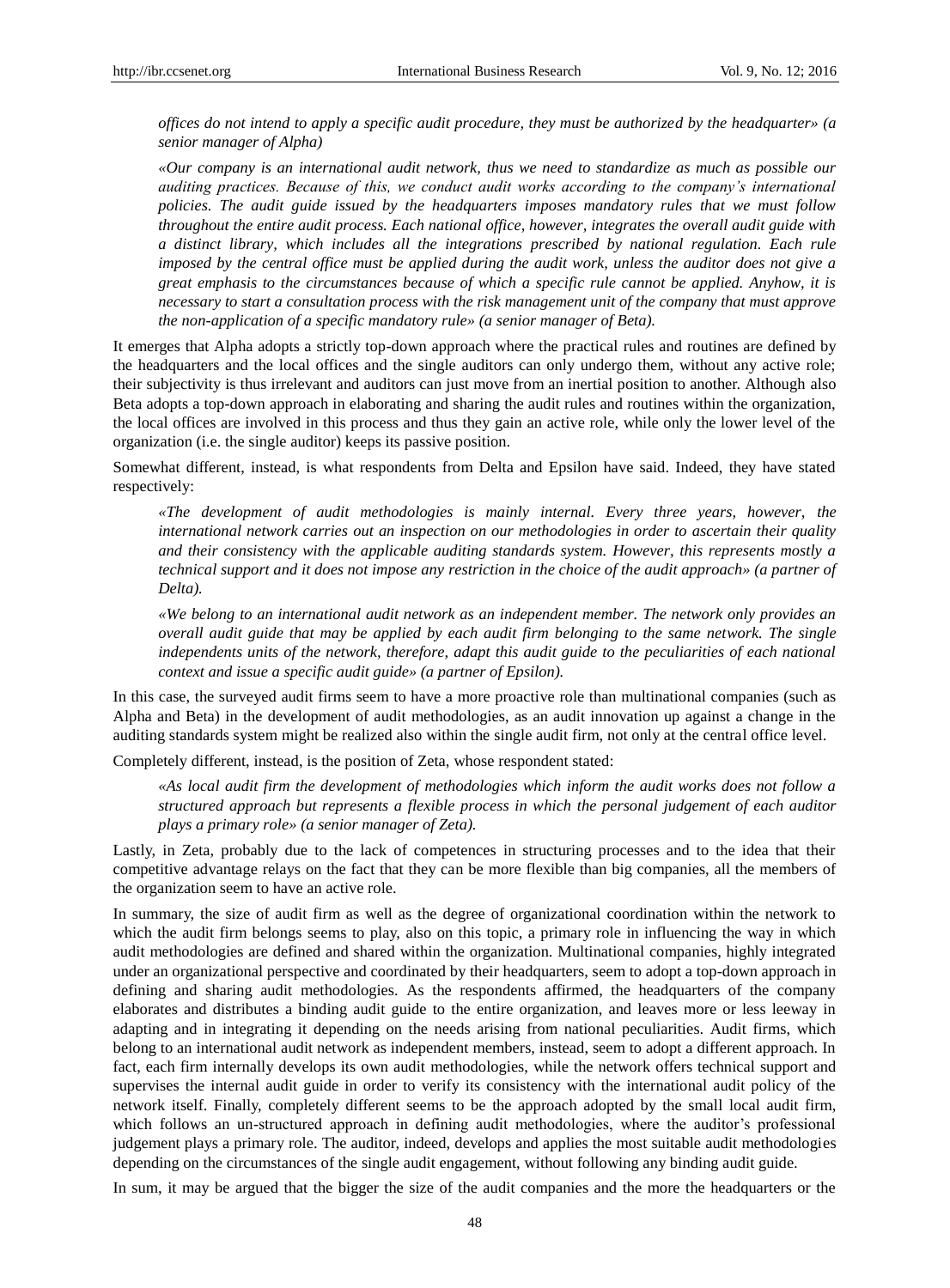network coordinates the organization, the more the process of development of the audit methodologies is structured and the less is the independence of the single national audit firm in defining and in adapting them to local peculiarities.

Another interesting aspect emerged from the interviews is the fact that even if ISAs are based on a principles-based approach in order to allow auditors to adopt the most suitable audit procedures in each context, it seems that auditing companies seem to prefer tight routines, i.e. to be regulated by rules-based standards:

*«It's a matter of legal liabilities…if we use the previous procedures, as they were approved by the Consob and by the National Auditors' Association, nobody can say anything against us while if you start personalizing or changing you cannot be sure… Moreover, the previous standards are compatible with the ISAs» (a senior manager of Gamma).*

*«Essentially, the most relevant impact of the adoption of clarified ISAs is linked to the possibility of lightening audit procedures that were regarded as mandatory according to the auditing standards previously in force (and even more according to the standards issued since 80s by the National Auditors' Association) and according to the regulations issued by the Consob. Even if we have a new set of auditing standards, we continue to apply the same audit procedures as before, because we consider them essential in collecting information about the fairness of the clients' financial statements. ISAs, however, allow us to have greater flexibility, mainly in defining samples upon which we perform the audit procedures» (a partner of Delta).*

*«The adoption of ISAs has put greater emphasis to the assessment of clients' risk profile, however essentially we continue to apply the same audit procedures because we believe that they represent the best way to collect audit evidences about the fairness and trustworthiness of financial statements. Moreover, talking about an innovation in auditing practices is more a theoretical issue than a practical one. Whether, on the one hand, the ISAs enable auditors to define the most suitable audit strategy depending on the client's level of audit risk, on the other we must consider what type of client we have. Our firm, indeed, is usually charged with the audit of SMEs, and this implies the need for performing substantive audit procedures, which provide better results than the mere analysis of the risks and compliance procedures» (a partner of Epsilon).*

*«I was working before for a Big4, so I'm still in touch with some of my previous colleagues. If they didn't change anything, why shall I? Changing might be risky and expensive and as we are a small company we cannot effort either one or the other» (a partner of Zeta)*

It may be argued that the possible causes of auditing inertia can be summed up to the following: legal liabilities, auditors" past experiences and organizational costs. Almost all respondents, indeed, refer to the fact that the Italian oversight body (the Consob) performs controls on audit quality valuing the compliance between the audit procedures implemented in the audit engagements and what is asserted by the auditing standards. Thus, according to the surveyed auditors, to not apply the audit procedures already recommended by the Consob (although they are no more mandatory since the entry in force of pre-clarified ISAs) constitutes an unacceptable risk because they might be considered liable both in the case of supervision of audit quality and in case of litigation. Moreover, the firms usually engaged in the auditing of SMEs assert that those audit procedures, applied since decades and previously regarded as mandatory, constitute the best way to perform a financial statement audit. Finally, the smallest firm emphasizes the lack of the competences needed to cope with a change in the auditing procedures as well as to the need to contain the organizational costs linked to the change itself, which may lead to a deterioration of the audit quality.

## *5.2 The Professional Impact*

Regarding the professional impact of auditing standards change, i.e. the changes in the everyday practice of the auditors determined by the adoption of clarified ISAs, the author has first investigated how the surveyed audit firms have faced the provision of adopting clarified ISAs, given that they have no legal imperativeness in Italy, since the EC does not complete their adoption process. Secondly, we investigated if the adoption of the new set of auditing standards has determined a change in auditors" everyday practices. On this topic, different scenarios have emerged. The central offices of both Alpha and Beta define binding guidelines in order to perform audit engagements and impose mandatory analytical procedures. As highlighted by some of the respondents:

*«We continue to apply the auditing standards recommended by the oversight body, i.e. the pre-clarified ISAs, because this represents both a formal and a substantial obligation. We do not take into account the provisions of clarified ISAs. We must perform all mandatory procedures imposed by the headquarter.*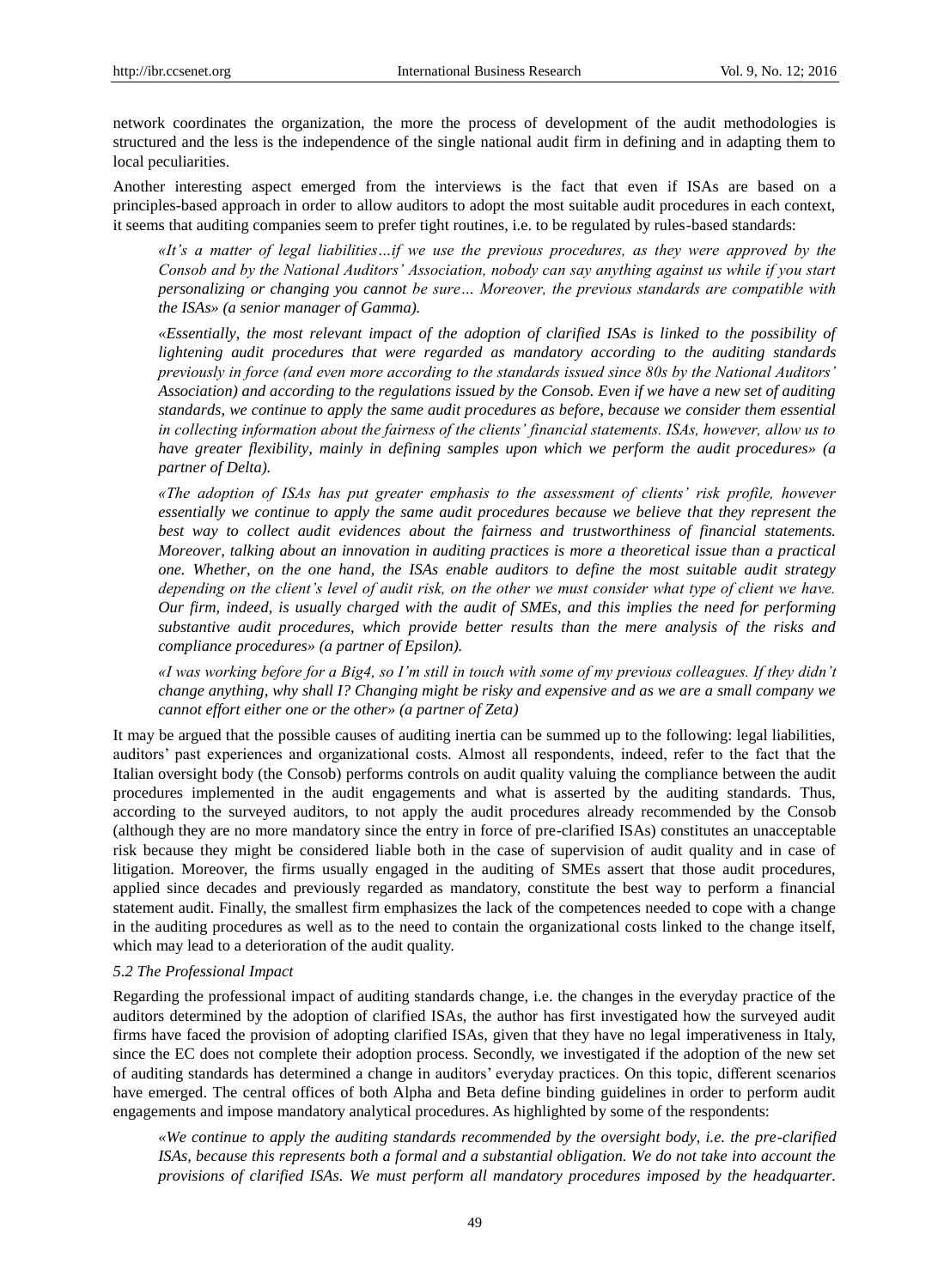*However, we also have the possibility to apply additional audit procedures according to the client firm's level of risk as determined in the preliminary phase of auditing. What has changed in practice is that, whereas in the past each financial statement item was audited on the basis of a materiality threshold, now you must look primarily at the risk profiles, which represent the basis according to which the definition of audit procedures takes place» (a senior manager of Alpha).*

*«Until the regulation does not formally impose the adoption of clarified ISAs there is a formal and substantive constraint in applying auditing standards approved by national standard setter (i.e. those issued according to pre-clarified ISAs). Auditors' legal liability, indeed, is mainly related to the degree of compliance with applicable auditing standards» (a senior manager of Alpha).*

*«In performing audit engagements, we apply the clarified ISAs according to the international policy imposed by the headquarters. Each national office, however, integrates the overall audit guidelines with all the procedures required by the national auditing standards. Therefore, the audit engagements must be performed according to both clarified ISAs (as imposed by the headquarters) and the auditing standards currently in force in Italy (pre-clarified ISAs) and this is possible integrating the auditing procedures issued by the central office with those required by the Consob» (a senior manager of Beta).*

It appears to emerge that, although multinational companies must follow the international policy imposed by the headquarters, they keep applying pre-clarified ISAs because of the lack of a mandatory legal provision and because both audit quality and auditors" liability are assessed making reference to pre-clarified ISAs.

*«After a cost-benefit analysis, we started to introduce some audit procedures based on clarified ISAs. In particular, one year ago we have introduced an audit software, shared with the our international audit network, developed according to clarified ISAs. It must be considered, however, that from a substantive standpoint no relevant changes have emerged in comparison with the audit procedures previously implemented and defined according to pre-clarified ISAs» (a partner of Delta).*

*«We did not experienced any relevant change with the introduction of clarified ISAs. I don't perceive any change in my everyday practice because we perform the auditing procedures always in the same manner and this happens because there is no other way to perform them. Maybe something has changed…but it is more in the formal aspects than in the practical ones, because the essential auditing procedures will always remain the same» (a partner of Epsilon).*

Although national audit companies have more autonomy in defining their audit methodologies and procedures, they seem to keep following the same audit procedures in their everyday practices because they do not perceive a real benefit in changing the procedures they have always followed.

On the same topic, respondents from Zeta have observed that:

*«Given that we have limited resources and that we are not part of an international organization, although the adoption of ISAs has resulted in a change in the overall audit approach, we did not experienced any substantive change in the analytical procedures applied in order to issue the audit opinion» (a partner of Zeta).*

Finally, the local audit firm assumes an inertial behavior because of the lack of both economic and organizational resources.

In sum, it seems to emerge that auditing companies operate in a kind of inertial reference frame due to different causes: the lack of mandatory legal provision, the conviction that a change in audit procedures does not lead to an improvement of the audit effectiveness or the audit quality and, finally, the scarceness of the resources needed to face a change in the overall audit approach.

# **6. Discussion and Conclusions**

Power (2003) refers to auditing practice as a self-regulating system, whose components (training programmes, professional standards, quality control sub-systems, and disciplinary mechanisms) are an interacting, semiinstitutionalized and loosely coupled whole. The analysis of the cases previously described shed a light on how this whole innovates or remain inertial when an external force, represented by a new set of mandatory auditing standards, is applied.

The aim of this paper was to analyze the relationship between auditing standards" change and auditors" everyday life, i.e. if and how auditors" behavior changes in dependence of a change in the auditing standards determined by the adoption of the EC Directive 43/2006.

First, it emerges that the reactions of the audit firms to the analyzed change of the audit standards are different as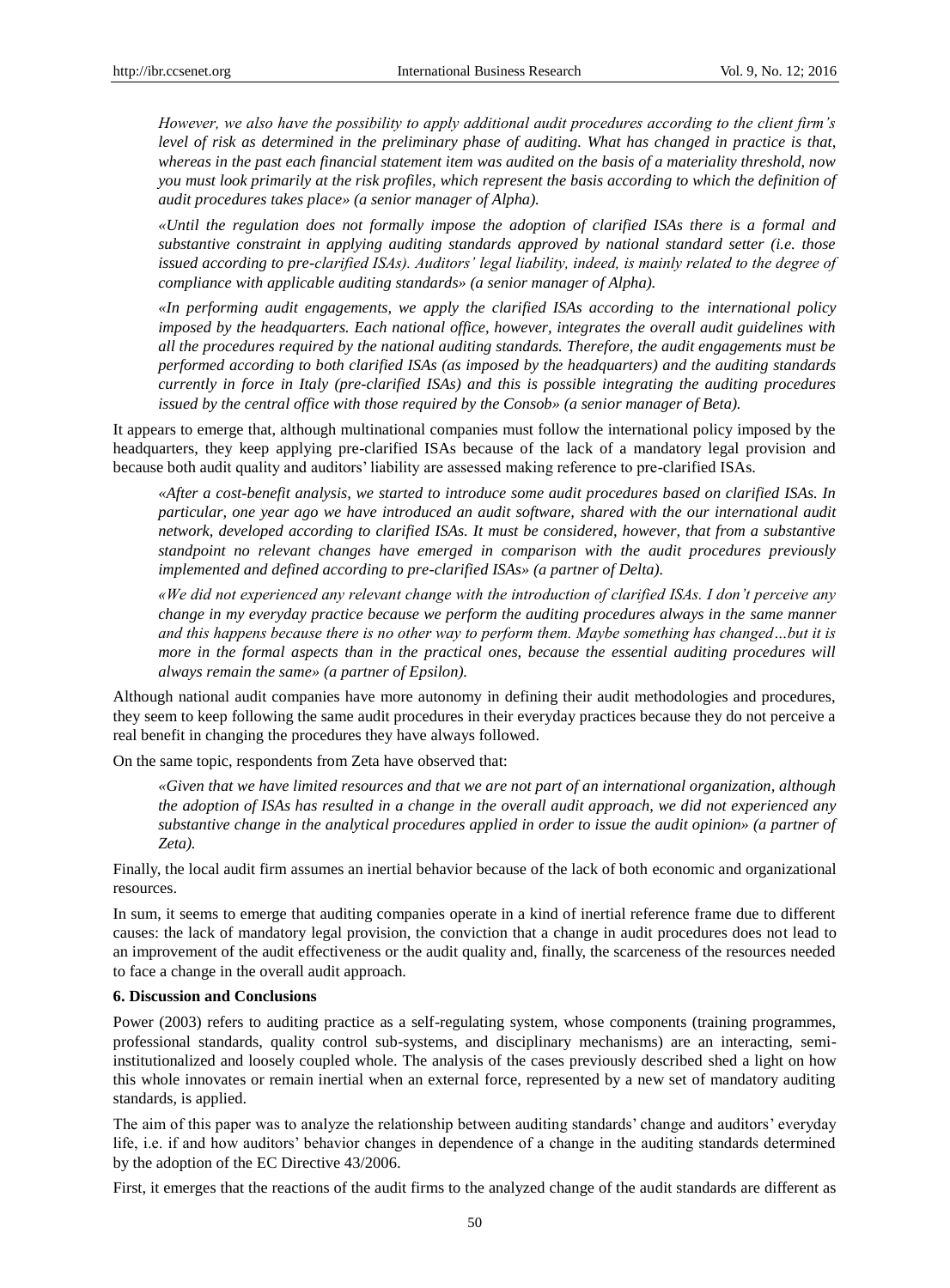they vary from completely inertial behaviors to more proactive approaches, depending on the fact that the focus of the analysis is the headquarters or the local branches of multinational audit companies. Indeed, it seems possible to argue that a change in auditing standards" system has determined a proactive (or innovative) behavior only at level of head office of multinational audit firms, where new guidelines and new procedures are developed. National auditors, which are restricted to implement what has been imposed by the headquarters, with limited rooms for the exercise of their professional judgement, have assumed an inertial behavior. Thus, single auditors can only move from some rules and routines to others with no possibility of innovation unless dictated by the international headquarters. It is possible to find a more proactive behavior when analysing national audit companies, which belong to an international network as independent members. Audit innovation, in fact, may occur not only at the central office level, but also within the single audit firm, as the network only offers supervision and technical support with reference to the overall audit methodologies internally developed by each firm of the network. Finally, in the smaller and local audit firms, on the one hand, the leaner organizational structure allows every single auditor to exercise his professional judgment in defining firm-specific analytical audit procedures, on the other, the scarceness of resources, both financial and professional, determines the adoption of an inertial behavior.

Following Fischer"s (1996) schema of the audit process, with the transition to ISAs, the headquarters of Alpha and Beta have given rise to an innovation in the externalization phase (i.e. the phase during which the audit work is planned and the audit methodologies are defined). National offices of these companies, instead, take part only in the objectivation and internalization phases, during which auditors implement the guidelines and procedures imposed by their central offices, which thus become institutionalised knowledge. In summary, audit innovation may be considered as very limited and reserved activity, where the headquarters take the opportunity for change and create new rules and organizational routines, which encase single auditors" action in an inertial behavior. With reference to Delta and Epsilon, instead, audit innovation is not only reserved to the network to which they belong, as each firm has great autonomy in the development of audit methodologies and procedures and in creating new rules and organizational routines. In this case, therefore, the single audit firm takes part in every phase of the audit process stylized by Fisher (1996).

From the analysis of the interviews, also the possible causes of auditing inertia emerge. More in depth, the "legal liabilities", i.e. the risk of being involved in litigation due to a mistake, represents the first cause. As stated by Power (2003), auditing practice is based on legitimacy and a change (with possible mistakes) would risk a loss of it. Moreover, as "old" procedures are tested, consolidated and known, a change is perceived as a step towards uncertainty, i.e. something negative for the company (e.g. the new stated procedures do not work adequately) or for the auditors themselves (e.g. they did not apply the new stated procedures properly as they did not know/understand them well enough). As Pentland (1993) argues, auditing is the "certification of the unknowable" that requires ritual procedures to transform indeterminacy into institutionalized order. Mining the procedures would imply the impossibility to achieve the desired order and thus audit would risk losing its function. In all, a change is perceived as a source of possible loss of legitimization and reputation (external – organizational dimension) and of problems in the daily practice at a personal level (internal/individual dimension). Thus, regulation of auditors" legal liability represents one of the main constraints to audit innovation.

Second, auditing inertia may occur also depending on the size of the client firms and on the institutionalized knowledge of the auditor. When the audited firm is a SME, indeed, the audit approach defined according to ISAs and based on the assessment of client"s level of audit risk is considered less effective than an audit approach based on substantive procedures, as that defined according to a rules-based set of auditing standards. In this respect, indeed, respondents from Delta and Epsilon (generally charged with the audit of SMEs) have affirmed that changing the audit procedures they always have performed does not lead to any substantive benefit in the audit work. This is consistent with Fisher"s (1996) assertion, according to which no technical change may occur in audit profession, until it is accepted and "real-ized" by practitioners.

Another possible cause of auditing inertia is represented by the effective and potential costs of a change. As auditing is a ritualistic and collective process (Power, 1999; Power, 2003), moving to new procedures requires investing in time, training activities, redefinition of internal rules and routines, etc. According to the collected evidence, it emerges that while in multinational companies as well as in the audit firms belonging to an international network the costs linked to the change are perceived as less than the benefits related to an international harmonization, in the local company the cost-benefit relationship is inverted. In all, the cost factor seems to be a hurdle against innovation.

Finally, there is the dimension related to the available competences. While big firms can count on R&D offices and thus they have (potentially) competences for developing rules and routines according to changing standards,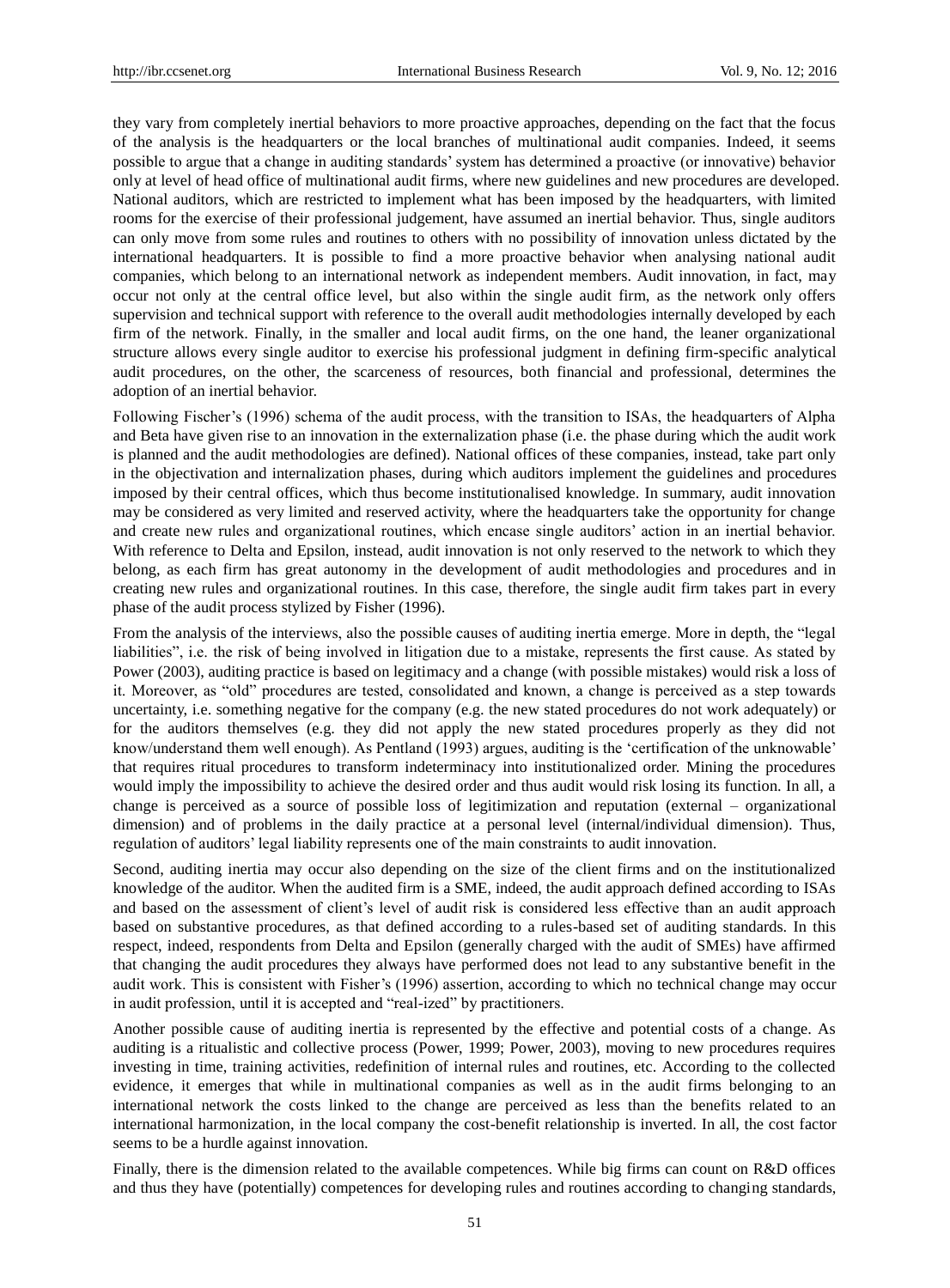small companies seem to have difficulties in defining their own procedures and thus they tend to replicate what bigger companies do. Consequently, small companies tend to be inertial and to change only when it cannot be avoided.

In light of the above, it may be argued that the aims set by the EC Directive 43/2006 have been only partially reached. While auditing standards was harmonized in some companies, most of the auditors prefers to have rules-based standards that dictate tight procedures rather than having the possibility to define tailor-made auditing procedures. More in depth, in Alpha and Beta, national branches of multinational audit firms that have adopted a proactive approach, the implementation of the ISAs has determined an innovation in the guidelines and methodologies issued by the head office of the firms. Thus, it has been realized a substantive harmonization of the audit practices, as advocated by the EC. In the other cases, instead, due to a more inertial behavior or to dimensional and resource issues a more formal (and not substantive) change of the audit approach seems to emerge. In all, it is also possible to conclude that, in order to have an auditing innovation, it is first necessary a change in the audit legal framework, because the assessment of auditors" legal liability depends on the degree of compliance of audit works with the auditing standards" system legally in force.

The results have both theoretical and practical implications. First, this study contributes to auditing literature, as it reflects on a still neglected issue, i.e. auditing innovation/inertia. Moreover, it provides a starting point from which it is possible to deepen qualitative research on "audit in practice", as suggested by several authors (Humphrey, 2008; Power, 2003). From a practical point of view, instead, the conducted analysis may be useful for both professional and regulators, as it provides a picture of the state of play in audit environment.

The study has, however, several limitations linked, first, to design of the study. It will be useful, therefore, further research conducted according to different sampling approaches as, in example, longitudinal case study.

### **References**

- Arena, M., Arnaboldi, M., & Azzone, G. (2006). Internal audit in Italian organizations: a multiple case study. *Managerial Auditing Journal, 21*(3), 275-292. <http://dx.doi.org/10.1108/02686900610653017>
- Barley, S. R., & Tolbert, P. S. (1997). Institutionalization and structuration: Studying the links between action and institution. *Organization Studies, 18*(1), 93-117. <http://dx.doi.org/10.1177/017084069701800106>
- Becker, M. C., Lazaric, N., Nelson, R. R., & Winter, S. G. (2005). Applying organizational routines in understanding organizational change. *Industrial and Corporate Change, 14*(5), 775-791. <http://dx.doi.org/10.1093/icc/dth071>
- Berger, P. L., & Luckman, T. T. (1966). The social construction of reality, Doubleday, New York.
- Burns, J., & Fogarty, J. (2010). Approaches to auditing standards and their possible impact on auditor behaviour. *International Journal of Disclosure and Governance, 7*(4), 310-319. <http://dx.doi.org/10.1057/jdg.2010.21>
- Burns, J., & Scapens, R. W. (2000). Conceptualizing management accounting change: an institutional framework. *Management Accounting Research, 11*(1), 3-25. <http://dx.doi.org/10.1006/mare.1999.0119>
- Burns, J., & Vaivio, J. (2001). Management accounting change. *Management Accounting Research, 12*(4), 389-402. <http://dx.doi.org/10.1006/mare.2001.0178>
- Caccia, L., & Steccolini, I. (2006). Accounting change in Italian local governments: what's beyond managerial fashion? *Critical perspectives on accounting, 17*(2), 154-174. <http://dx.doi.org/10.1016/j.cpa.2003.05.004>
- Cameran, M., & Scimeca, A (2016). Il mercato della revisione contabile in Italia al 31-12-2015. Available at http://osservatoriorevisione.sdabocconi.it/index.php?option=com\_content&view=article&id=116&Itemid=1 51&lang=it, accessed September 2016.
- Carrington, T., & Catasus, B. (2007). Auditing stories about discomfort: Becoming comfortable with comfort theory. *European Accounting Review, 16*(1), 35-58. <http://dx.doi.org/10.1080/09638180701265846>
- Dennis, I. (2010). Clarity" Begins at Home: An Examination of the Conceptual Underpinnings of the IAASB's Clarity Project. *International Journal of Auditing, 14*(3), 294-319. <http://dx.doi.org/10.1111/j.1099-1123.2010.00418.x>
- Dirsmith, M. W., & Haskins, M. E. (1991). Inherent risk assessment and audit firm technology: a contrast in world theories. *Accounting, Organizations and Society, 16*(1), 61-90. [http://dx.doi.org/10.1016/0361-3682\(91\)90033-B](http://dx.doi.org/10.1016/0361-3682%2891%2990033-B)
- Dirsmith, M. W., & McAllister, J. P. (1982). The organic versus the mechanistic audit. *Journal of Accounting, Auditing and Finance, 5*(3), 214-228.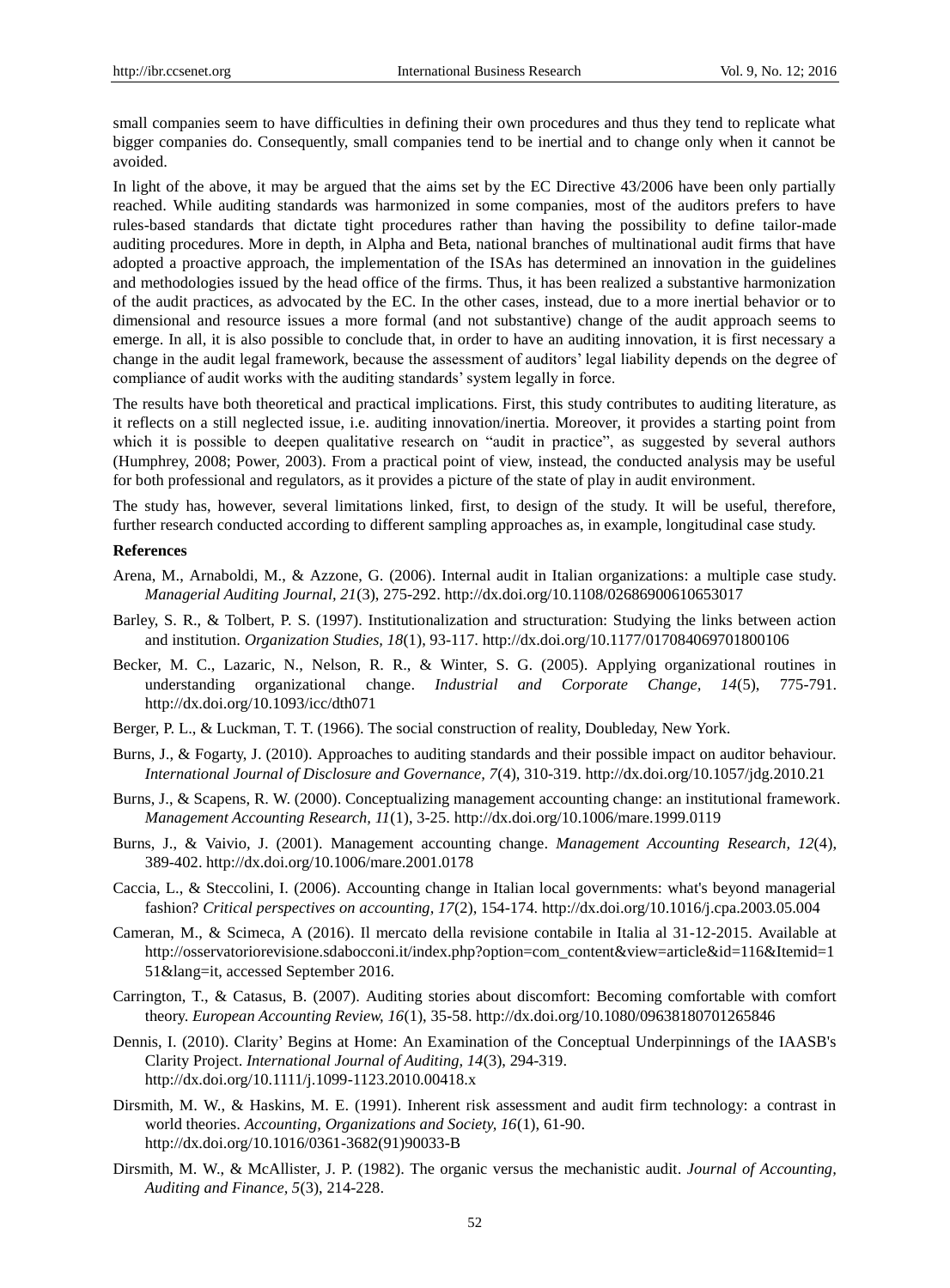- Eisenhardt, K. M. (1989). Building theories from case study research. *Academy of Management Review, 14*(4), 532-550.
- Eisenhardt, K. M., & Graebner, M. E. (2007). Theory building from cases: Opportunities and challenges. *Academy of Management Journal, 50*(1), 25-32. <http://dx.doi.org/10.5465/AMJ.2007.24160888>
- Fisher, M. J. (1996). Real-izing the benefits of new technologies as a source of audit evidence: an interpretive field study. *Accounting, Organizations and Society, 21*(2/3), 219-242. [http://dx.doi.org/10.1016/0361-3682\(95\)00005-4](http://dx.doi.org/10.1016/0361-3682%2895%2900005-4)
- Greenwood, R., & Hinings, C. R. (1988). Organizational design types, tracks and the dynamics of strategic change. *Organization Studies, 9*(3), 293-316. <http://dx.doi.org/10.1177/017084068800900301>
- Hannan, M. T., Pólos, L., & Carroll, G. R. (2004). The evolution of inertia. *Industrial and Corporate Change, 13*(1), 213-242. <http://dx.doi.org/10.1093/icc/13.1.213>
- Hopwood, A. G. (1990). Accounting and organisation change. *Accounting, Auditing & Accountability Journal, 3*(1), 7-17. <http://dx.doi.org/10.1108/09513579010145073>
- Hopwood, A. G., & Miller, P. (1994). Accounting as social and institutional practice, Cambridge University Press.
- Humphrey, C. (2008). Auditing research: a review across the disciplinary divide. *Accounting, Auditing & Accountability Journal, 21*(2), 170-203. <http://dx.doi.org/10.1108/09513570810854392>
- Humphrey, C., & Moizer, P. (1990). From techniques to ideologies: An alternative perspective on the audit function. *Critical perspectives on accounting, 1*(3), 217-238. [http://dx.doi.org/10.1016/1045-2354\(90\)03021-7](http://dx.doi.org/10.1016/1045-2354%2890%2903021-7)
- Jeppesen, K. K. (2010). Strategies for dealing with standard-setting resistance. *Accounting, Auditing & Accountability Journal, 23*(2), 175-200. <http://dx.doi.org/10.1108/09513571011023183>
- Knechel, W. R. (2013). Do auditing standards matter? *Current Issues in Auditing, 7*(2), 1-16. <http://dx.doi.org/10.2308/ciia-50499>
- Latour, B. (1987). Opening one eye when closing the other…a note on some religious paintings. *The Sociological Review, 35*(1), 15-38. <http://dx.doi.org/10.1111/j.1467-954X.1987.tb00081.x>
- Laughlin, R. C. (1991). Environmental disturbances and organizational transitions and transformations: some alternative models. *Organization Studies, 12*(2), 209-232. <http://dx.doi.org/10.1177/017084069101200203>
- MARC. (2010). Maastricht Accounting Auditing and Information Management Research Center, The Value of Audit. Research Project Commissioned by the Standards Working Group/Global Public Policy Committee, Maastricht.
- Messier, W. F., Quick, L. A., & Vandervelde, S. D. (2012). The status quo effect on principles- vs. rules-based accounting judgments: evidence from U.S. and Norwegian auditors. Paper presented at the 35 European Accounting Association Conference, 9th - 11th May 2012, Ljubljana.
- Ojo, M. (2010). The Role of the IASB and Auditing Standards in the Aftermath of the 2008/2009 Financial Crisis. *European Law Journal, 16*(5), 604-623. <http://dx.doi.org/10.1111/j.1468-0386.2010.00525.x>
- O'Reilly, D. M., Leitch, R. A., & Wedell, D. H. (2004). The effects of immediate context on auditors' judgments of loan quality. *Auditing: A Journal of Practice & Theory, 23*(1), 89-105. <http://dx.doi.org/10.2308/aud.2004.23.1.89>
- Paglietti, P. (2009). Investigating the Effects of the EU Mandatory Adoption of IFRS on Accounting Quality: Evidence from Italy. *International Journal of Business and Management, 4*(12), P3. <http://dx.doi.org/10.5539/ijbm.v4n12p3>
- Patton, M. Q. (1990). Qualitative evaluation and research methods, SAGE Publications Inc.
- Pentland, B. T. (1993). Getting comfortable with the numbers: auditing and the micro- production of macro-order. *Accounting, Organizations and Society, 18*(7), 605-620. [http://dx.doi.org/10.1016/0361-3682\(93\)90045-8](http://dx.doi.org/10.1016/0361-3682%2893%2990045-8)
- Power, M. (1999). The audit society: Rituals of verification. OUP Catalogue. <http://dx.doi.org/10.1093/acprof:oso/9780198296034.001.0001>
- Power, M. K. (2003). Auditing and the production of legitimacy. *Accounting, Organizations and Society, 28*(4), 379-394. [http://dx.doi.org/10.1016/S0361-3682\(01\)00047-2](http://dx.doi.org/10.1016/S0361-3682%2801%2900047-2)